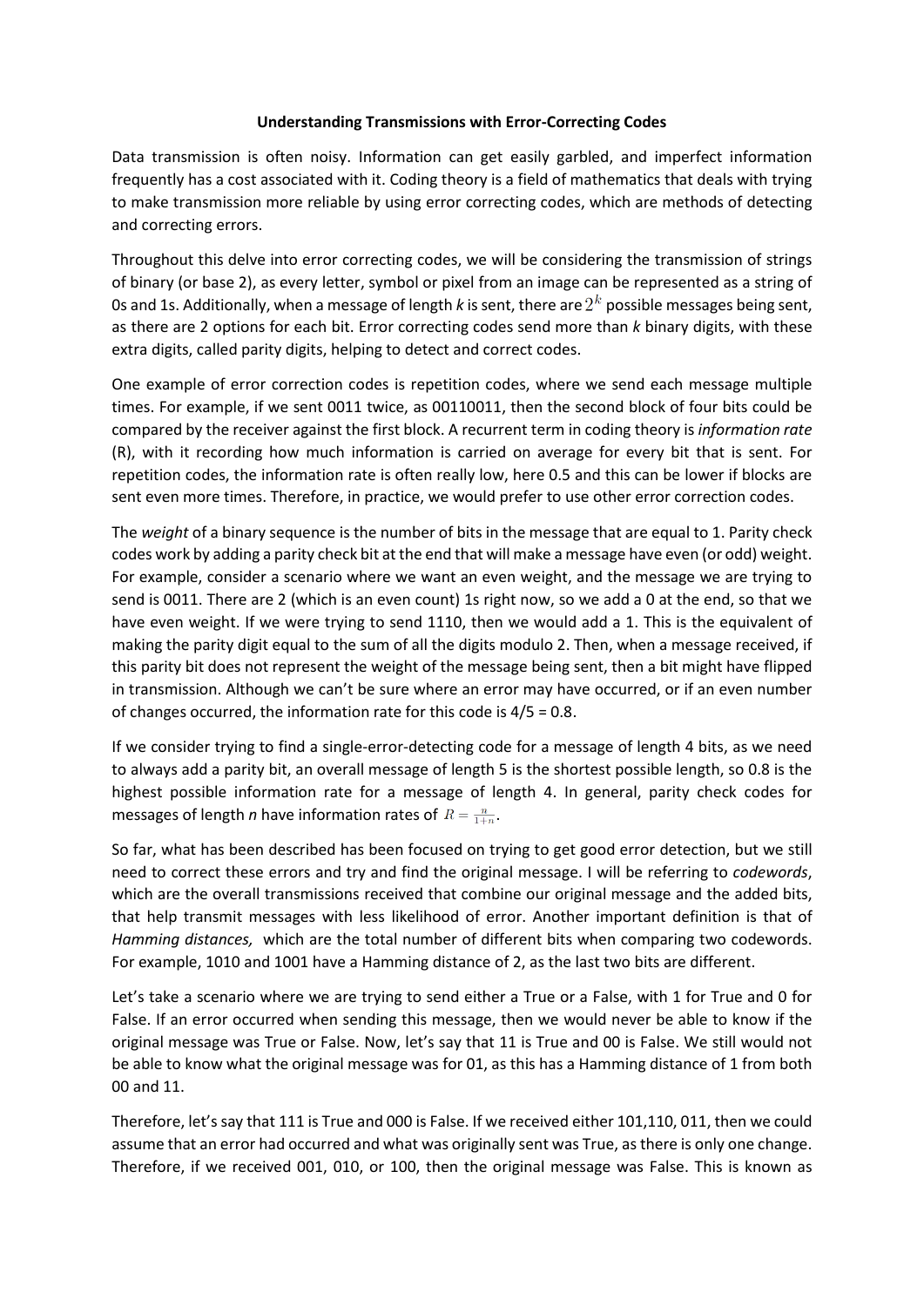*majority logic.* This code is called the (3,1) repetition code, as three bits are sent, with the message of length 1 (0 or 1) being identified.

There is a link with geometry here – this is where sphere packing comes in. Sphere packing concerns the arranging of non-overlapping spheres within a space, where we are trying to maximise the total volume of all the spheres that fit within this space. If we consider (0,0,0) and (1,1,1) as points in a 3D space, then all our other possible messages, where only one error has occurred, can also be visualised as vertices of a cube. Two spheres of radius 1 can then be centred at (0,0,0) and (1,1,1). The vertices contained within the sphere can then be interpreted as codewords for the point at the centre of the sphere.



In order to fit more original messages being sent, we would like more of these spheres to be packed around points, so that more messages can be transmitted. Sphere packing, where all spheres are disjoint, can be used to find error correcting codes that can always detect the position of errors. Perfect Hamming codes are a well-known class of codes that can correct single bit errors, and these occur when all vertices, in however many dimensions of Euclidean space, can be contained within spheres that have the smallest radius we can make possible. This means that they have attained the Hamming bound, or the sphere-packing bound. Another way of writing this is to say that a perfect code occurs when all vertices are either codewords themselves, or are only one edge (or a Hamming distance of 1) away from a codeword.

The most well-known Hamming code is the (7,4) code which uses a 'generator matrix' to create three parity bits added to our four bits that make up the message, and is a code that can detect and correct single errors. It is thought to have a relatively high information rate, as the rate is higher than 0.333 for the  $(3,1)$  code; the R for the  $(7,4)$  code is  $4/7 = 0.571$  (3 significant figures).

What is interesting to note is that (7,4) is the first perfect Hamming code after (3,1). After this, the next perfect code is (15,11). A pattern you may have spotted is that the first number in all of these brackets is one less than a power of two. In order to explain this, let us consider the (7,4) scenario. If we consider code words that are on a 7-dimensional hypercube, every codeword would have 7 edges exiting this point, and so, including itself, there are 8 vertices involved for every message. Now, as we are using messages of length 4, there are 16 possible messages. 16 x 8 is 128 which is  $2^7$ . On a hypercube in n-dimensions, the total number of vertices is always  $2<sup>n</sup>$ . This makes having an overall